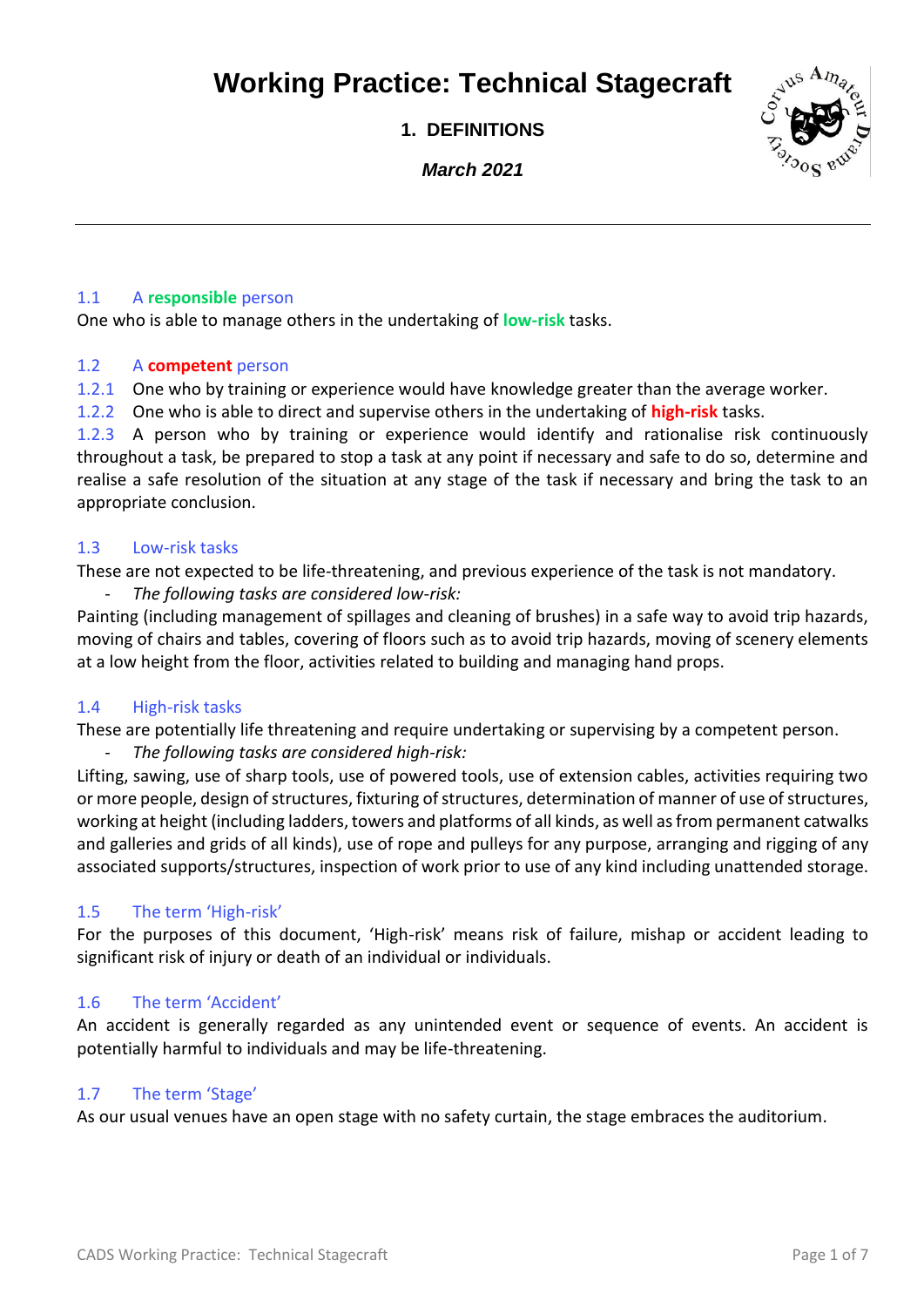**2. METHOD STATEMENT**

*March 2021*



**This document ensures all technical work is undertaken safely, and the risks implied are listed and managed in a way which is recognised and agreeable throughout the theatrical industry.**

**The technical work of a CADS production includes procurement, construction, delivery, and (for the duration of the production) assembly & operation of: necessary equipment, scenery, lighting, sound, stage sets, furniture and props.** 

## 2.1 Key Tasks

2.1.1 Specify, design and construct the stage scenery and all the built or procured equipment and items necessary for the production.

2.1.2 Specify, design and implement the lighting for the play. This includes flash lighting, strobe lighting and other special lighting effects.

2.1.3 Specify, design and implement the sound system for the production. This includes provision for public address, sound support for actors and singers, live music, sound effects and all radio-based systems e.g. radio mics.

2.1.4 Specify, design and implement pyrotechnics.

2.1.5 Plan and implement the necessary evolutions on the stage and other areas of the house.

## 2.2 Hazards causing potential harm

- 2.2.1 Error in design of stage elements, leading to accidents.
- 2.2.2 Error in the implementation of the design of stage elements, leading to accidents.

2.2.3 Operator error, including lack of clear and correct instruction given and operator inability to deliver on those instructions, leading to accidents.

- 2.2.4 Inappropriate selection of operator for a particular task, leading to an accident.
- 2.2.5 Working at height. (This includes follow-spot operation).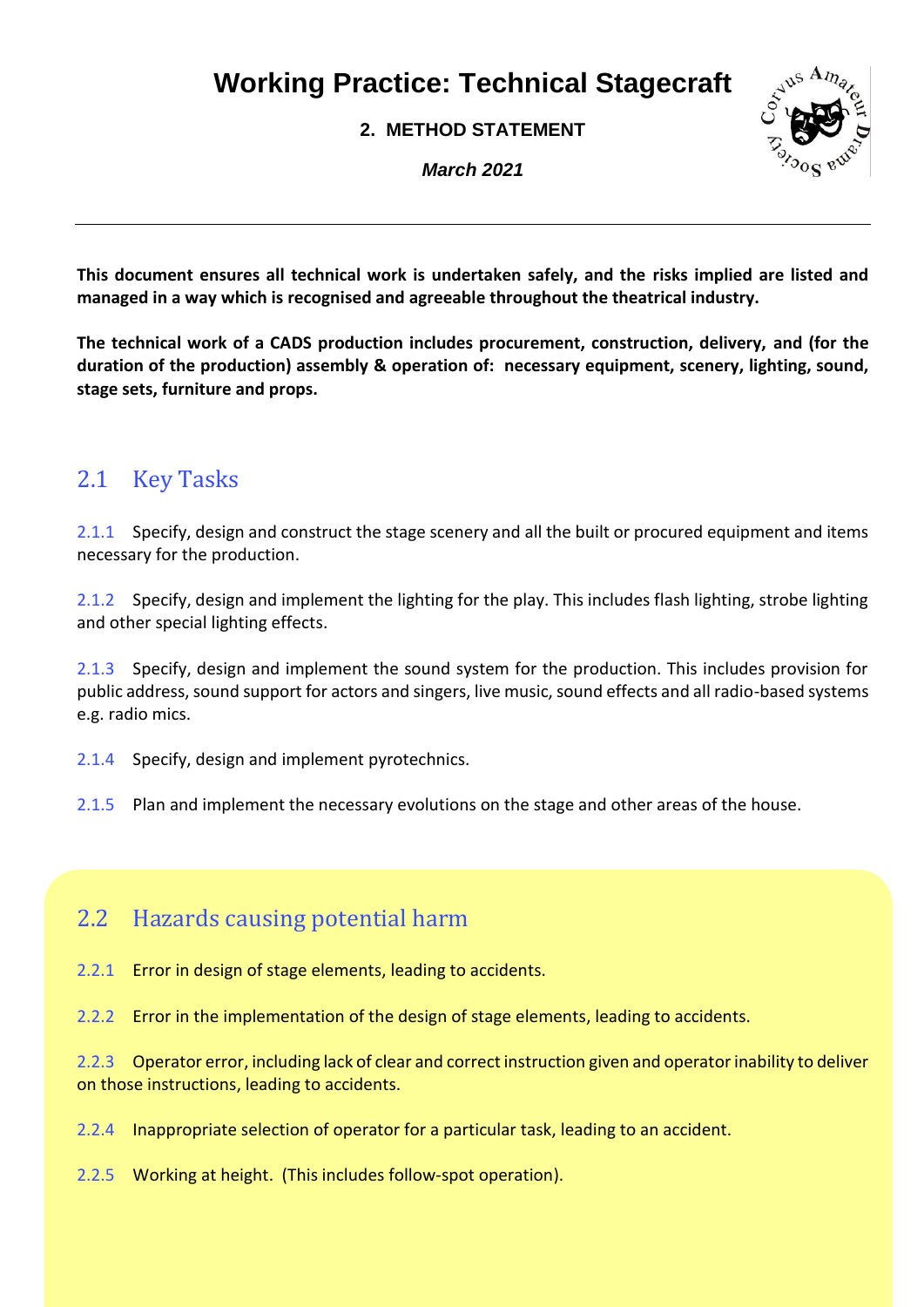2.2.6 Incorrect operating of stage machinery and attendant equipment, including:

towers, tallescopes, ladders, flying equipment, flown elements (e.g. scenery, hemp lines, flown lightingbars, sound control baffles), winch-based systems, hydraulic systems, compressed air systems, trap doors, lifts, safety curtain, fire detection/alarm equipment, lighting of working areas, cue light systems, computer- or Bluetooth-based control systems, internal communication systems (wired and radio talkback around the house and backstage), public address system, external communication system (e.g. to emergency services).

- 2.2.7 Operator(s) lifting incorrectly.
- 2.2.8 Operator(s) using power tools incorrectly.

### 2.3 Measures implemented

The measures implemented are: Design, Management, Supervision, Direction, Inspection and Sign-off.

#### 2.3.1 Measure 1: **Design**

The scenery & equipment appropriate to the CADS production will be *designed* by a **responsible** person. The *design* itself will be inspected and signed off by a **competent** person (see Appendix 01).

#### 2.3.2 Measure 2: **Management**

Low-risk tasks are *managed* by a **responsible** person.

#### 2.3.3 Measure 3: **Supervision**

High-risk tasks are *supervised* by a **competent** person.

#### 2.3.4 Measure 4: **Direction**

The activities and works undertaken are the responsibility of the Technical Director and as such that individual *directs* the activities and works.

#### 2.3.5 Measure 5: **Inspection and sign-off**

Inspection and sign-off for scenery or equipment is undertaken prior to use by CADS or the point of handover to a third party, to establish that the scenery or equipment is safe to use.

**Two competent** people first agree the terms of the inspection and then *inspect* the scenery or equipment and agree whether the scenery or equipment is safe for use under the terms of the inspection. (For example, the terms could be: "To assure that the scenery & equipment is made and assembled correctly, and is considered to be safe for use for the duration of the production"). These terms are agreed and written down at the point of inspection (see Appendix 01).

This form, once *signed* and dated, is to be made available to any that it may concern.

### *Reference HSE website: <https://safetyculture.com/checklists/method-statement>*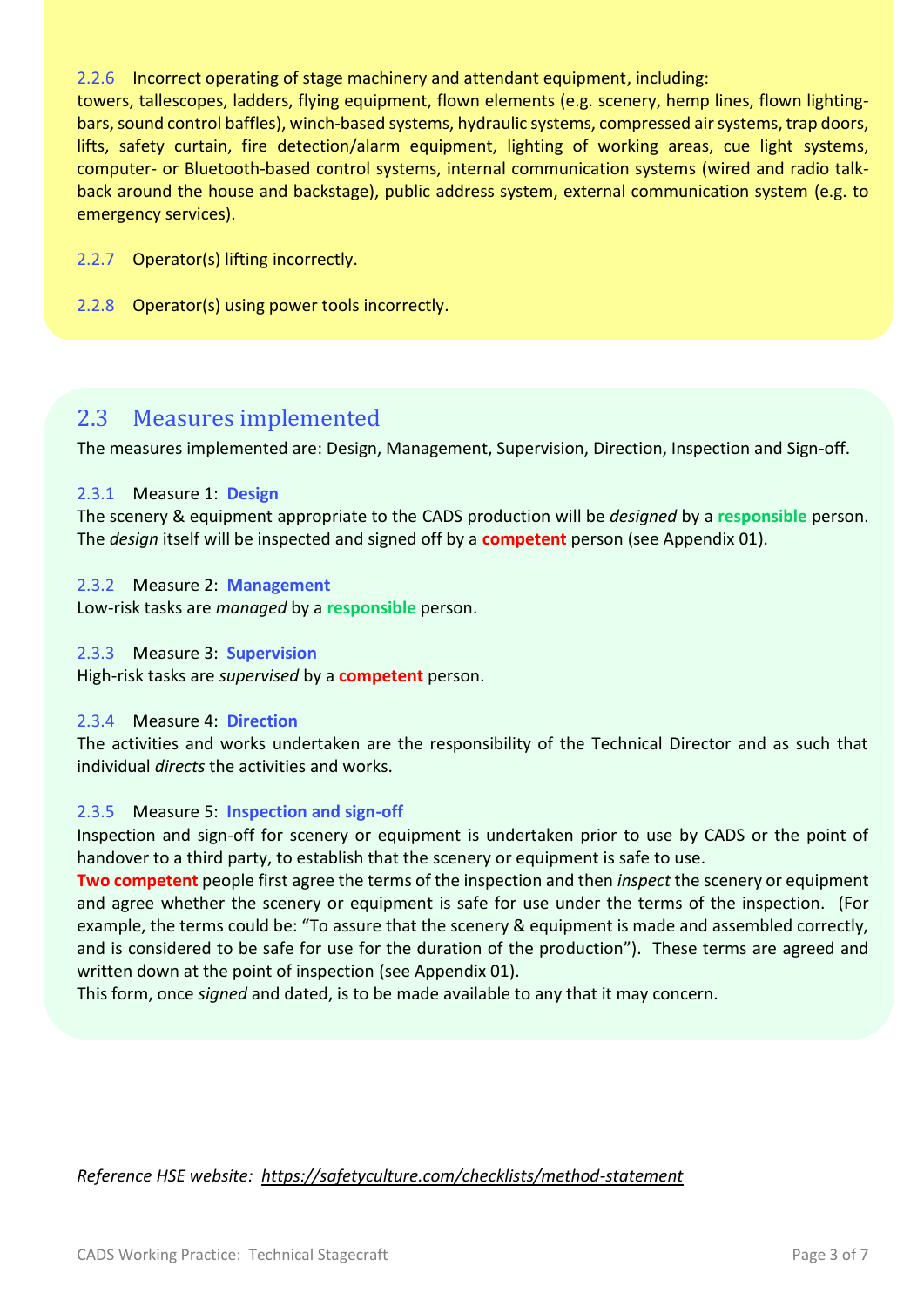**3. GUIDELINES**

*March 2021*



**Technicians must deliver a satisfactory presentation of the stage (and auditorium) and operate it in an appropriate manner.**

**The following notes are included for clarification, and to help identify problems and provide a step-bystep method of analysis of the situation and a path for determining a safe outcome.**

## Guideline 1: Scenery Inspection

Inspections can be undertaken at any time for any declared reason. As defined above, **two competent** people are required to make the inspection.

Prior to handover for use, scenery must be inspected by two competent people to confirm the satisfactory design, build standard and manner of use implied by the construction. A document must indicate the scenery, its purpose, the date, and be signed by the **two competent** people who undertook the inspection.

# Guideline 2: Working at height

Working at height means working above floor level for any purpose. Risks that arise are mitigated by experience and training. Particular attention must be paid to the carrying of any object at height and the consequences of its being dropped for any reason.

## Guideline 3: Preparation & operation of the lighting

Over and above the risks described elsewhere, there is the risk of electric shock, burns or dazzling arising from the lighting equipment. The lighting operator or supervisor must be a **competent** person in order to undertake the preparation of the lighting. Where a 3-phase mains supply is used all personnel involved must be aware of the issues. Where follow-spots require operators to work at height, consideration must be given to every detailed action in order to mitigate the risk of dropping objects from height.

### Guideline 4: Preparation & operation of the sound

Over and above the risks described elsewhere, there is the risk of electric shock and high decibel levels arising from the sound equipment.

# Guideline 5: "Get-in" and rigging

All actions are the responsibility of the Technical Director (and the Musical Director where live music is required). All other personnel must undertake to abide by the instructions of the Technical Director and the Musical Director and not undertake independent action.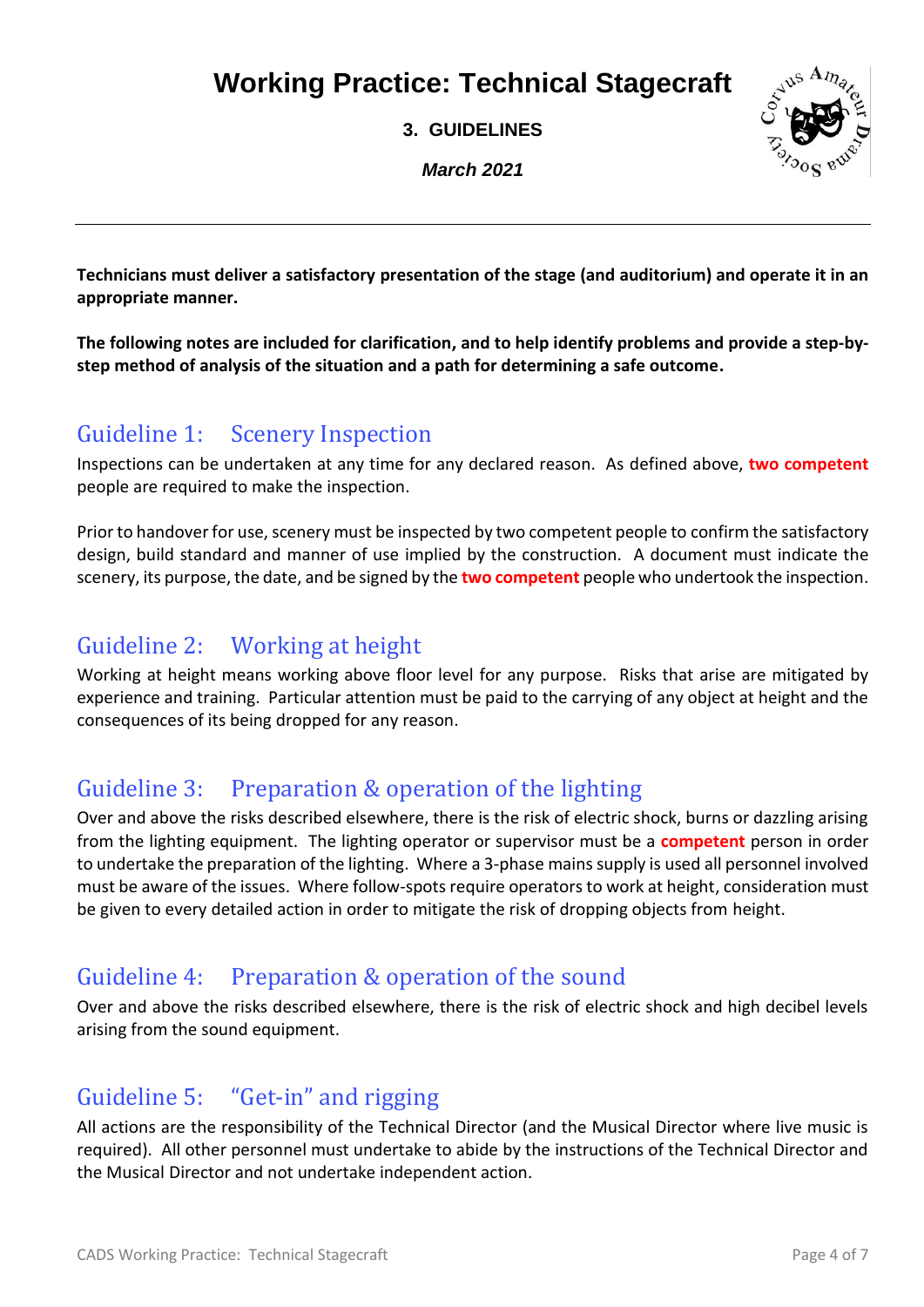## Guideline 6: Operating a show

All actions are the responsibility of the Stage Manager. They may confer with the Musical Director and Front of House Manager. All other personnel must undertake to abide by the instructions of the Stage Manager and not undertake independent action.

### Guideline 7: Managing the interim time

Interim time is the time between shows where generally the stage and the house are not formally supervised. No activities are to be undertaken during this period unless sanctioned by the Stage Manager.

### Guideline 8: Loan of equipment or scenery to a third party

Where a third party is involved, all the aspects stated elsewhere must be considered. A further consideration is the security of the stage and auditorium and the risks involved with trespass. Liability for situations arising must also be considered.

## Guideline 9: Scenery risks – consideration and mitigation

- Scenery in use by CADS during a show. *Mitigation:* Stage manager in attendance.
- Scenery stored on the stage or in a wing, not during a show. *Mitigation:* Stage manager supervises safe securing and storage. *Mitigation:* Conventional stage weight and brace system **not** to be used. *Mitigation:* Safety rope(s) to the grid to be used to prevent falling. *[applies to KJAR]*
- Scenery to be left built but unattended over a short period of time (less than 24 hours). *Mitigation:* Inspection by and subsequent use under Stage Manager supervision. *Mitigation:* Safety rope(s) to the grid to be used to prevent falling. *[applies to KJAR]*
- Scenery to be left rigged and unattended overnight or a period of days. *Mitigation:* Subsequent use under Stage Manager or **competent** person instruction. *Mitigation:* Conventional stage weight and brace system **not** to be used. *Mitigation:* Safety rope(s) to the grid to be used to prevent falling. *[applies to KJAR]*
- Scenery to be used by a third party. *Mitigation:* Subsequent use under named, CADS-agreed **competent** person instruction & terms.

### Guideline 10: "Strike" (clearing up)

The "strike" can involve inexperienced individuals with no knowledge of the working circumstances of the production. Experienced people may find themselves in a largely supervisory role and not able to undertake any specialised work.

### Guideline 11: Tallescope

Use of the Tallescope must be supervised by a person who has been **trained** by Aluminium Access Products Ltd. The HSE imposes substantial fines where accidents are reported and are shown to be due to lack of training.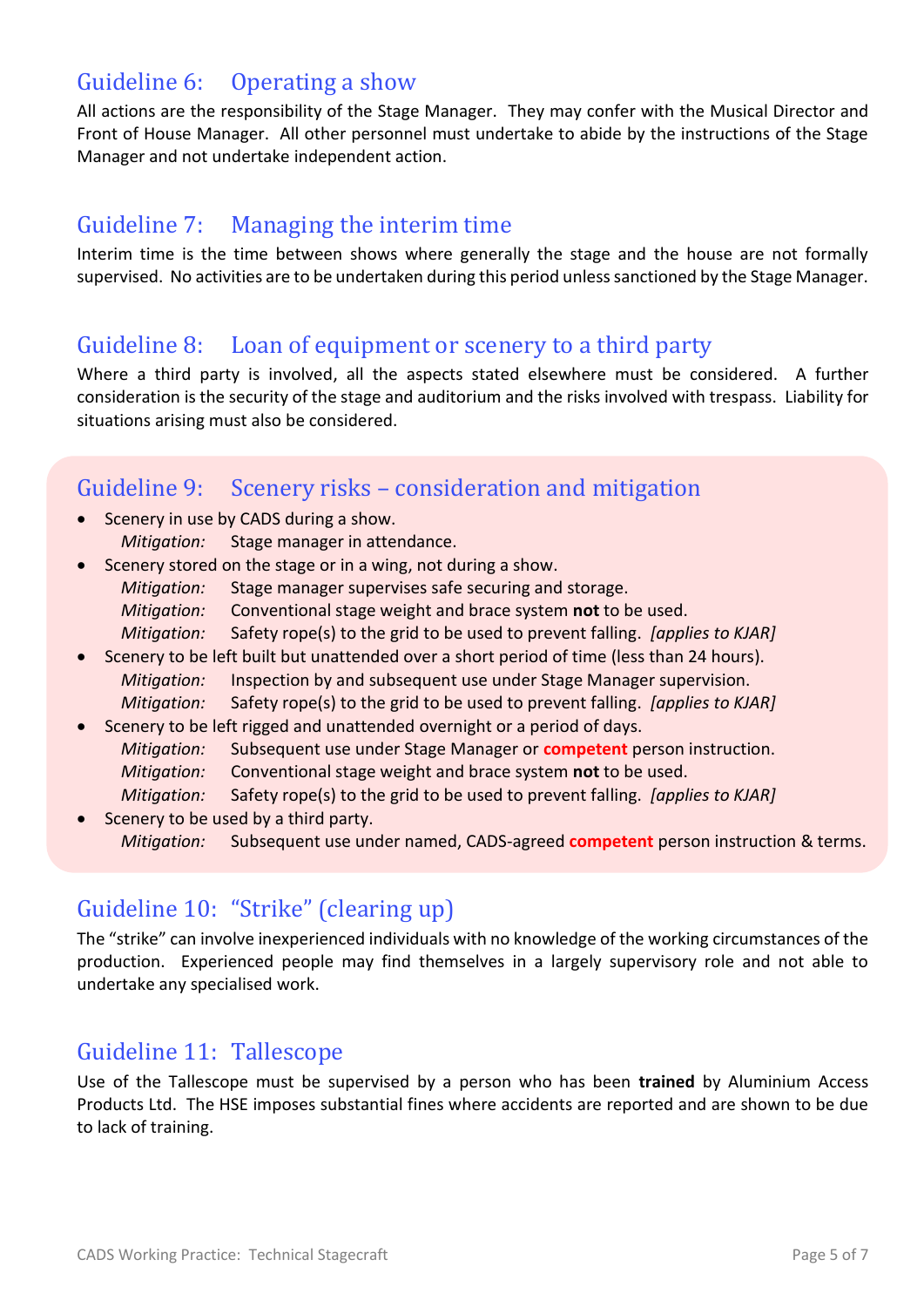# Guideline 12: Provision of refreshments

Whilst refreshments are considered essential, they provide a particular set of risks including boiling water and spillages. **Competent** people must undertake to monitor the refreshments area regularly and take action as appropriate.

### Guideline 13: Stage weight and brace

The use of one or more conventional stage weight and brace combinations to support a piece of scenery is to be limited to use on a supervised stage, and the period of sole use of this support method is strictly limited to the duration of the production. This system is not considered to be unconditionally safe.

### Guideline 14: French brace

The French Brace, where correctly installed, is preferred for scenery support.

### Guideline 15: Flown scenery

Where it is deemed necessary for flown scenery to be left flown outside of live production time, it must be separately and safely supported in a way that can be inspected.

# Guideline 16: Scaffolding clamps

Scaffolding clamps must be fully tightened using both halves if they are used. A half-open scaffolding clamp must never be left in the rig.